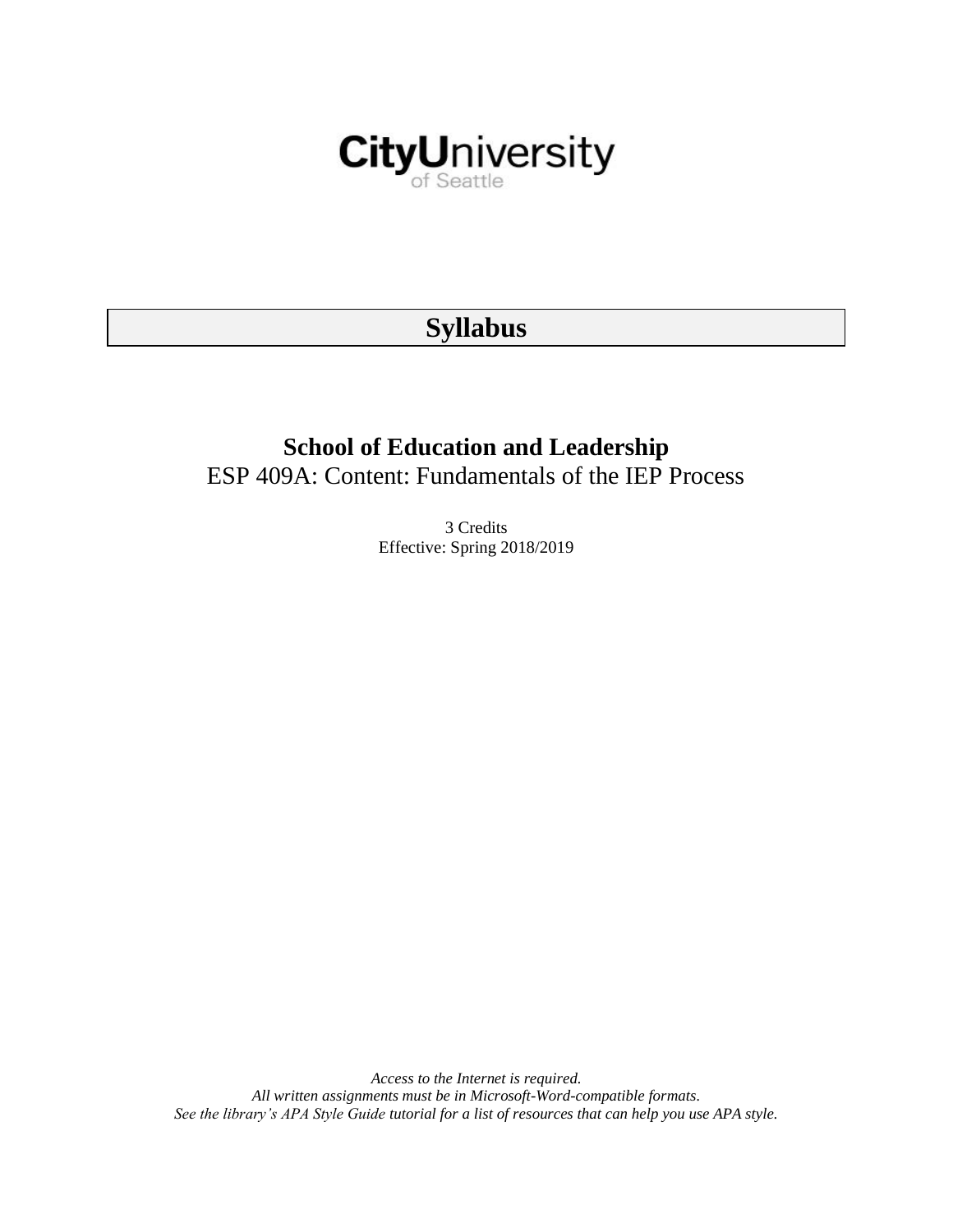## **FACULTY**

Faculty Name: **Petra Nelson, Ed. D.** 

Contact Information: [nelsonpetra@cityu.edu](mailto:nelsonpetra@cityu.edu) Personal email: [lieselotte1961@gmail.com](mailto:lieselotte1961@gmail.com) Personal phone: **501-515-1850**

# **COURSE DESCRIPTION**

The purpose of this course is to provide candidates with the compliance elements necessary for writing and implementing a quality Individualized Educational Plan (IEP). This course emphasizes State and Federal mandates, procedural safeguards, IEP content requirements, and parent participation. Upon successful completion of this course, candidates will be able to write an appropriate IEP that meets the needs of students identified with (a) special education need (s).

### **COURSE RESOURCES**

Required and recommended resources to complete coursework and assignments are found on the course [Reading List.](https://nam03.safelinks.protection.outlook.com/?url=https%3A%2F%2Fcityu.alma.exlibrisgroup.com%2Fleganto%2Flogin%3Fauth%3DSAML&data=04%7C01%7CMMara%40cityu.edu%7C70673ce0fe0144040eda08d87472e204%7Cb3fa96d9f5154662add763d854e39e63%7C1%7C0%7C637387384066198115%7CUnknown%7CTWFpbGZsb3d8eyJWIjoiMC4wLjAwMDAiLCJQIjoiV2luMzIiLCJBTiI6Ik1haWwiLCJXVCI6Mn0%3D%7C1000&sdata=JbwP%2Fm5Q%2BMgIUWa%2FXceos%2BoiLv0DX%2B%2FL%2BNGNMbX9P8E%3D&reserved=0) The reading list can be found under Course Information in Blackboard as well as from the library homepage.

Note: Required resources that must be purchased by the student are tagged "Purchase from a vendor of your choosing." Required resources with a direct link, "Available through CityU Library", are available at no cost to students.

Students in Canada will see required resources they need to purchase tagged "Purchase from the Canadian Bookstore." Students outside the U.S. and Canada should contact their advisor or textbook coordinator for additional information.

# **CITYU LEARNING GOALS**

This course supports the following City University learning goals:

- Professional competency and professional identity
- Critical thinking and information literacy
- Commitment to ethical practice and service

### **COURSE OUTCOMES**

In this course, learners:

- Analyze students' assessment results to develop measurable goals and objectives appropriate for students with disabilities.
- Articulate the IEP process.
- Assess an IEP's effectiveness.
- Identify State and Federal components of an IEP.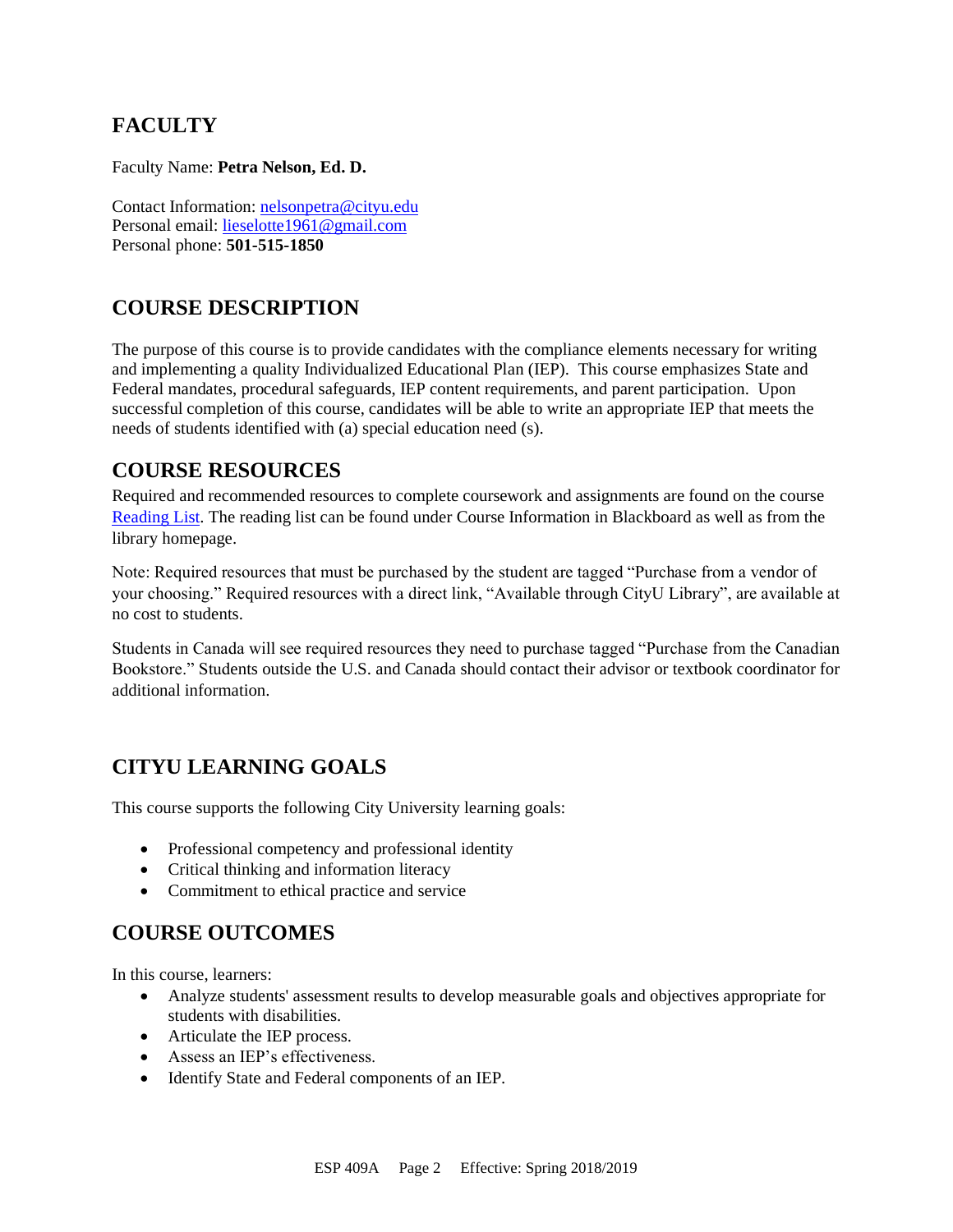# **CORE CONCEPTS, KNOWLEDGE, AND SKILLS**

- Educational Implications of Various Disabilities
- Ethical Principles Related to Confidentiality
- Individualized Educational Components, Development, Implementation, and Review Process
- Legal Judicial Systems
- Legal Provisions

### **OVERVIEW OF COURSE GRADING**

The grades earned for the course will be derived using City University of Seattle's decimal grading system, based on the following:

| <b>Overview of Required Assignments</b>                                         | % of Final Grade |
|---------------------------------------------------------------------------------|------------------|
| <b>IEP State Process and Strengths/Standards</b><br><b>Based Research Paper</b> | 20%              |
| <b>IEP Meeting Observation and Reflection</b>                                   | 30%              |
| Full-Length IEP                                                                 | 30%              |
| <b>Instructor Determined Assignments,</b><br>including participation            | 20%              |
| <b>TOTAL</b>                                                                    | <b>100%</b>      |

## **SPECIFICS OF COURSE ASSIGNMENTS**

The instructor will provide grading rubrics that will provide more detail as to how this assignment will be graded.

#### IEP State Process and Strengths/Standards Based Research Paper

Candidates demonstrate their understanding (in the form of outline or chart/graphic) of the full IEP process including state and federal requirements that govern the process at each step. Additionally, candidates investigate the topic of using student strengths AND state standards to write effective IEPs. Candidates research and develop a 5-7 page paper detailing the evidence base for writing strength-based IEPs and for writing standards-based IEPs. The paper includes a reflection and plan on how they will develop/implement strength-based and standards-based IEPs in the future, as well as some concrete steps that can be taken to help create IEPs in this manner.. Submissions will include the following: -A clear outline, flowchart, or checklist for the IEP process as a whole -Clear explanations in your own words for each step in the process - including applicable WACs and legal timeline for each step -Research-based discussion regarding strength-based and standards-based IEPs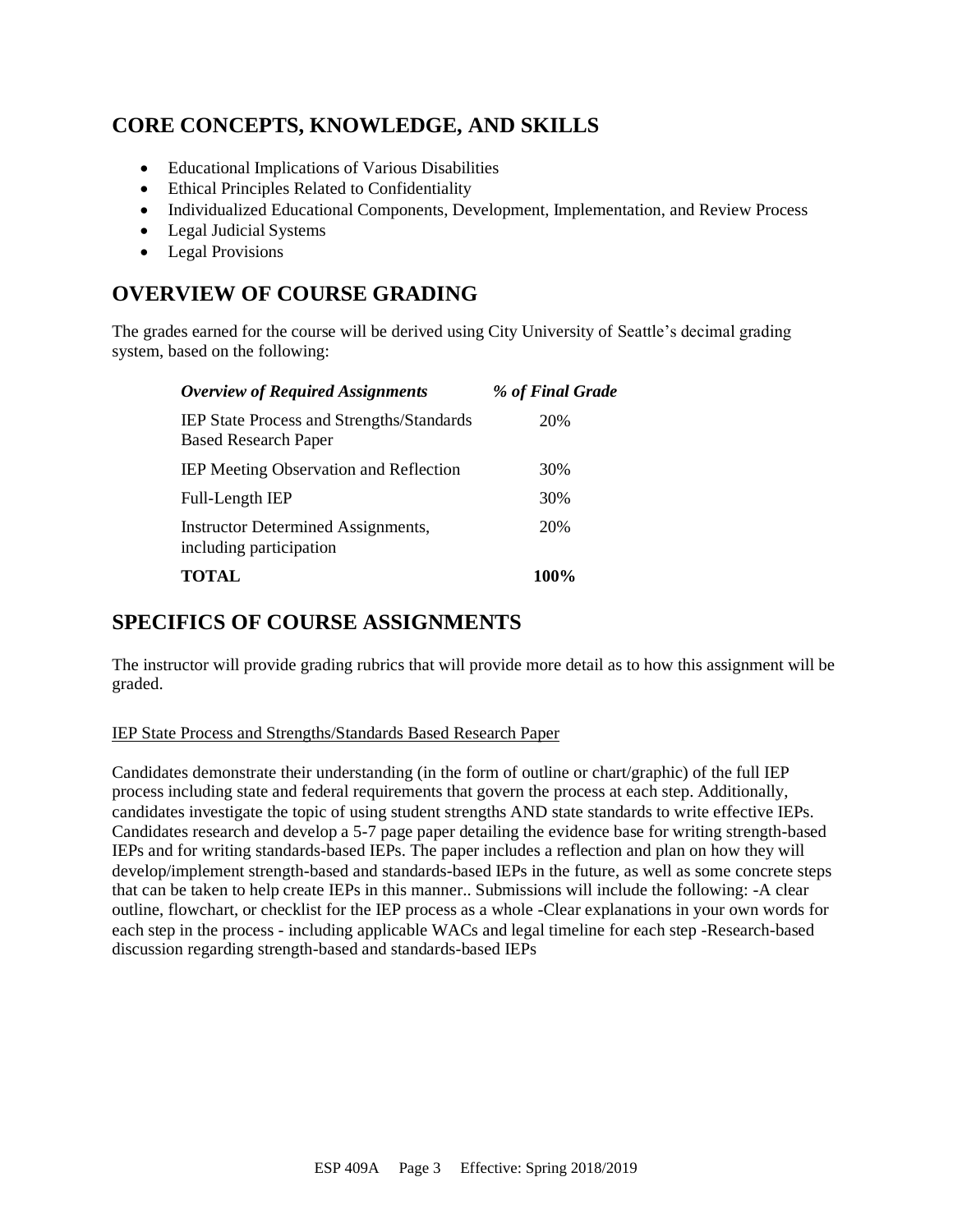| <b>Components</b>                             | % of Grade |
|-----------------------------------------------|------------|
| <b>State Process Outline and Explanations</b> | 20%        |
| Strength-Based IEPs                           | 25%        |
| <b>Standards-Based IEPs</b>                   | 25%        |
| Reflection/Plan                               | 20%        |
| Writing/Conventions/APA                       | 10%        |
| <b>TOTAL</b>                                  | 100%       |

#### IEP Meeting Observation and Reflection

Candidates investigate the required elements of an IEP meeting as required in WACs, and attend an IEP meeting at a local school. Candidates submit a reflection paper on their experience at the IEP meeting, whether or not legal requirements were observed in the IEP meeting, and a discussion of their own reflections/areas of strength/areas of growth/future plan for leading their own IEP meetings as a special education teacher.

| <b>Components</b>          | % of Grade |
|----------------------------|------------|
| Observation                | 45%        |
| Reflection                 | 45%        |
| <b>Writing Conventions</b> | 10%        |
| TOTAL                      | 100%       |

#### Full-Length IEP

Candidates create a full-length IEP for an elementary or secondary student. IEPs may be written from a student profile provided by the instructor or from an actual student currently qualified for special education. The IEP must include core areas of reading, writing, math, and at least one other non-academic area (adaptive skills, social/emotional/etc.)

| <b>Components</b>                                   | % of Grade |
|-----------------------------------------------------|------------|
| <b>Required Service Areas</b>                       | 5%         |
| <b>Present Levels of Performance</b>                | 30%        |
| Goals                                               | 30%        |
| Accommodations, Modifications, and Planned Supports | 20%        |
| Service Matrix and Least Restrictive Environment    | 10%        |
| Other Misc. Areas of IEP                            | 5%         |
| <b>TOTAL</b>                                        | 100%       |

#### Instructor Determined Assignments, including participation

Class attendance, essential dispositions and participation are integral components of this course. Class participation expands the participant's knowledge and ability to implement strategies learned in the course. As a prospective teachers, candidates are expected to demonstrate a commitment to professionalism by attending classes, actively participating in class and on Blackboard, and creating respectful interactions with colleagues. Candidates are also called on periodically to take leadership roles within the class, or as a part of a small group. Teaching requires constant hands-on leadership skills and this course is an opportunity for everyone to practice and develop leadership and participant skills. The instructor may determine other required assignment(s) that become part of each candidate's grade. For such assignments, the instructor provides a written assignment description and supporting advance guidance, including a rubric that guides performance expectations for candidates and defines how the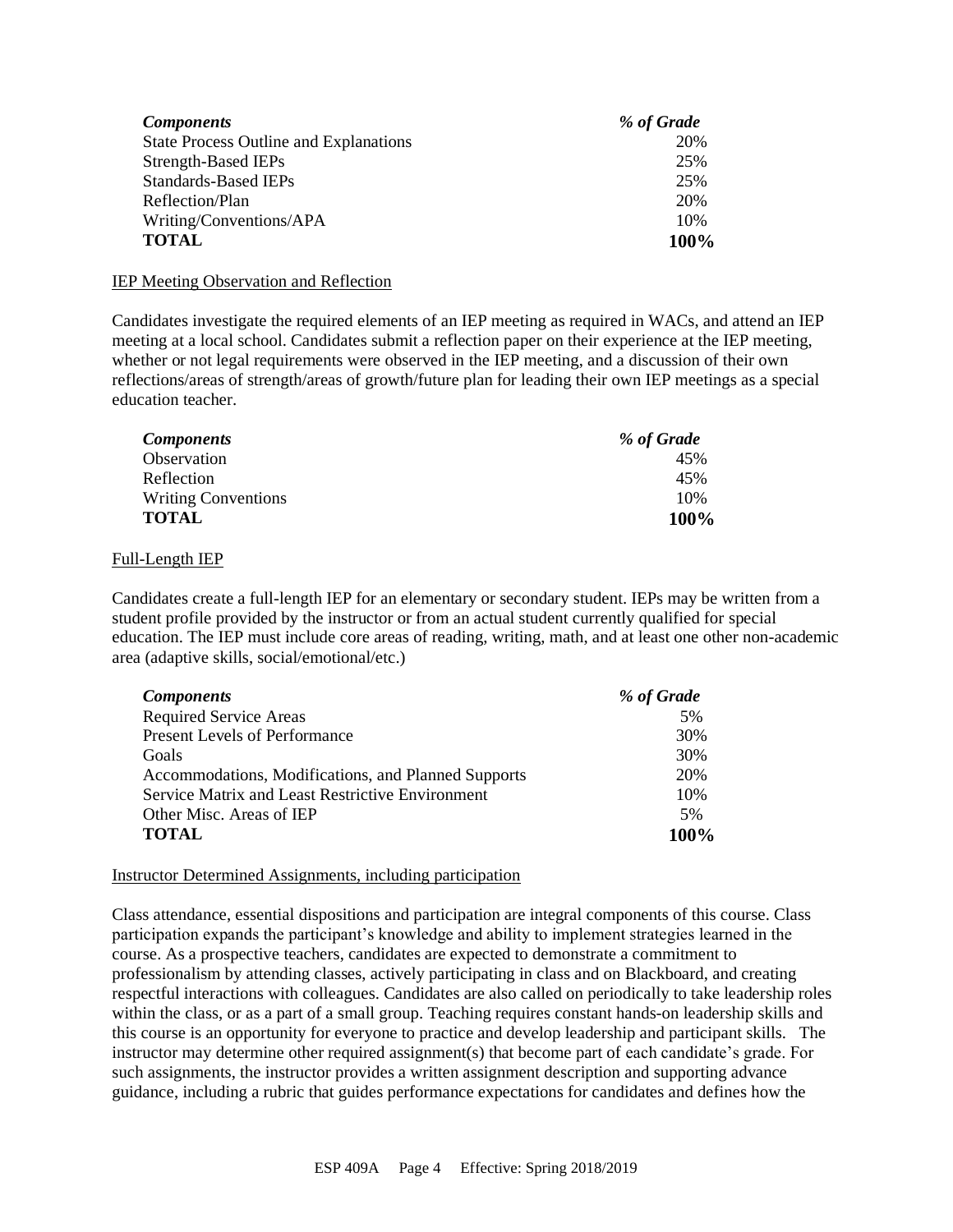instructor will grade the assignment.

| <b>Components</b>             | % of Grade |
|-------------------------------|------------|
| Attendance                    | 20%        |
| <b>Essential Dispositions</b> | 20%        |
| Communication                 | 20%        |
| Preparation                   | 20%        |
| Contribution                  | 20%        |
| <b>TOTAL</b>                  | 100%       |

### **COURSE POLICIES**

#### **Late Assignments**

Assignments are expected to be on time. Each day late will be a 5% grade deduction. However, if there are circumstances that prevent you from getting an assignment turned in on time – contact me before the assignment it due. We will work out a plan together.

#### **Participation**

You are expected to participate weekly. This includes responding to discussion board questions and replying to classmate's discussion board comments. In order to receive full credit your responses must be substantive and not just a simple statement of "I agree" or "That's a good idea". There are no word count requirements or limitations for discussion board responses. It is expected that you will provide a thorough well thought out response within the discussion board.

#### **Professional Writing**

Assignments require error-free writing that uses standard English conventions and logical flow of organization to address topics clearly, completely, and concisely. CityU requires the use of APA style.

### **UNIVERSITY POLICIES**

You are responsible for understanding and adhering to all of City University of Seattle's academic policies. The most current versions of these policies can be found in the [University](https://www.cityu.edu/catalog/)  [Catalog](https://www.cityu.edu/catalog/) that is linked from the CityU Web site.

#### **Antidiscrimination**

City University of Seattle and its staff and faculty are committed to supporting our students. We value equity, diversity, and inclusion as a way of life as well as the educational opportunities it provides. City U will not tolerate any form of discrimination based on race, color, ethnicity, sexual orientation, gender identification, socioeconomic status, or religious values. If you have experienced any discrimination based on any of the above, we encourage you to report this to the University. Please report this to your instructor. If you do not feel safe reporting this to your instructor, please report to the Provost or to the Vice President of Student Affairs.

#### **Non-Discrimination & Prohibition of Sexual Misconduct**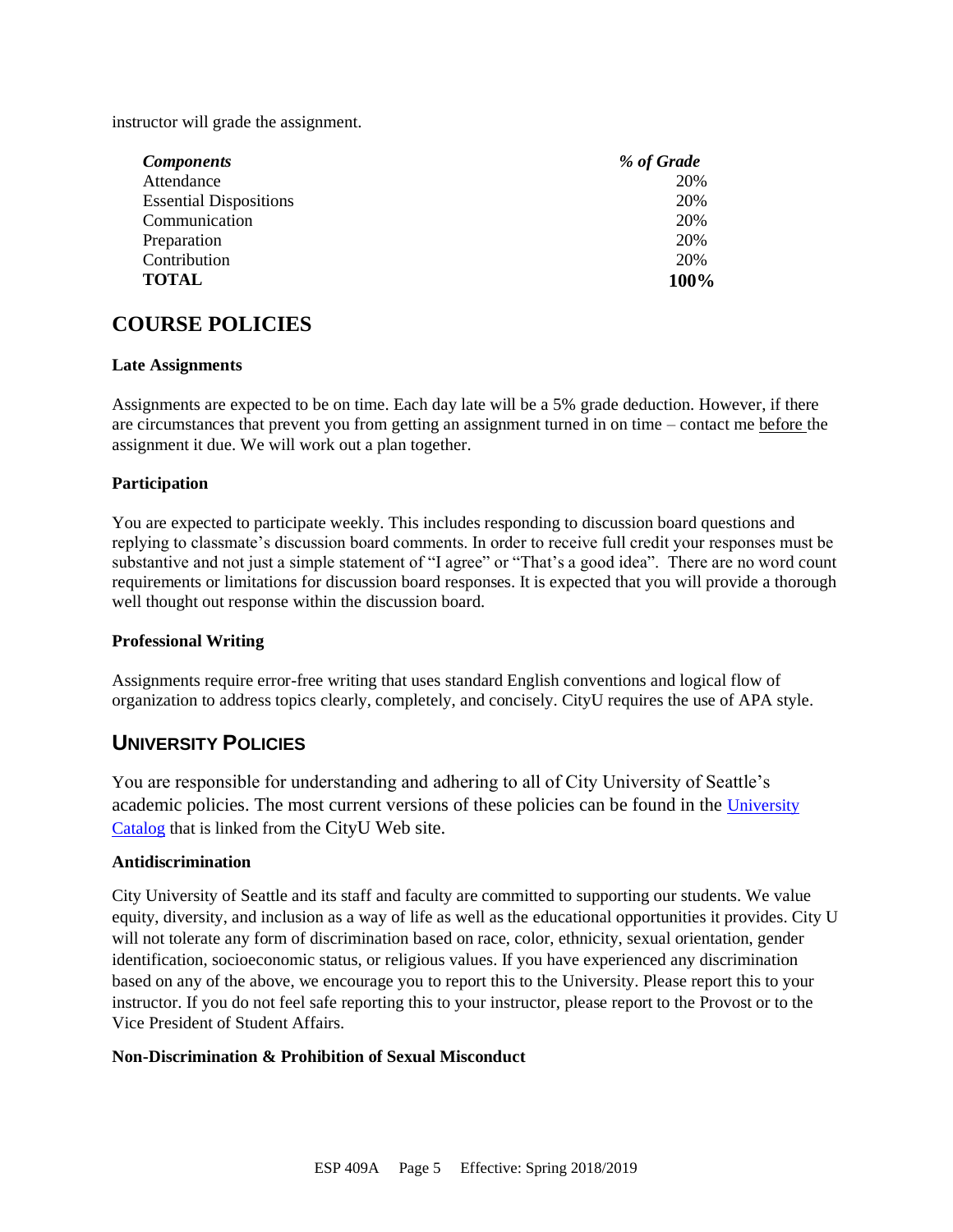City University of Seattle adheres to all federal, state, and local civil rights laws prohibiting discrimination in employment and education. The University is committed to ensuring that the education environment is bounded by standards of mutual respect and safety and is free from discriminatory practices.

In the U.S., the University is required by Title IX of the Education Amendments of 1972 to ensure that all of its education programs and activities do not discriminate on the basis of sex/gender. Sex include sex, sex stereotypes, gender identity, gender expression, sexual orientation, and pregnancy or parenting status. Sexual harassment, sexual assault, dating and domestic violence, and stalking are forms of sex discrimination, which are prohibited under Title IX and by City University of Seattle policy. City University of Seattle also prohibits retaliation against any person opposing discrimination or participating in any discrimination investigation or complaint process internal or external to the institution. Questions regarding Title IX, including its application and/or concerns about noncompliance, should be directed to the Title IX Coordinator. For a complete copy of the policy or for more information, visit <https://my.cityu.edu/titleix> or contact the Title IX Coordinator.

In Canada, in compliance with the British Columbia Human Rights Code, the Alberta Human Rights Act, WorksafeBC, and the Workers' Compensation Board of Alberta, the University believes that its environment should at all times be supportive and respectful of the dignity and self-esteem of individuals. Discrimination, harassment and bullying conduct, whether through person to person behaviour or via electronic communications such as email or social media is not acceptable and will not be tolerated. As an educational institution, it is our responsibility to cultivate an environment of excellence, equity, mutual respect and to recognize the value and potential of every individual. The University will take all necessary steps to meet or exceed the requirements of the law to prevent discrimination, harassment and bullying. The Respectful Workplace Policy for the prevention of discrimination, harassment and bullying policy and procedure can be found at <https://www.cityu.edu/discover-cityu/about-cityu/> under the Policies section or at <https://www.cityuniversity.ca/about/>.

#### **Religious Accommodations**

City University of Seattle has a policy for accommodation of student absences or significant hardship due to reasons of faith or conscience, or for organized religious activities. The University's policy, including more information about how to request an accommodation, is available in the University Catalog and on the my.cityu.edu student portal. Accommodations must be requested by the 20% mark of this course (e.g. day 14 of a ten-week course, day 7 of a 5-week course) using the Religious Accommodations Request Form found on the student dashboard in the my.cityu.edu student portal.

#### **Academic Integrity**

Academic integrity in students requires the pursuit of scholarly activity that is free from fraud, deception and unauthorized collaboration with other individuals. Students are responsible for understanding CityU's policy on academic integrity and adhering to its standards in meeting all course requirements. A complete copy of this policy can be found in the University Catalog in the section titled [Academic Integrity Policy](https://www.cityu.edu/catalog/;) under Student Rights & Responsibilities.

#### **Attendance**